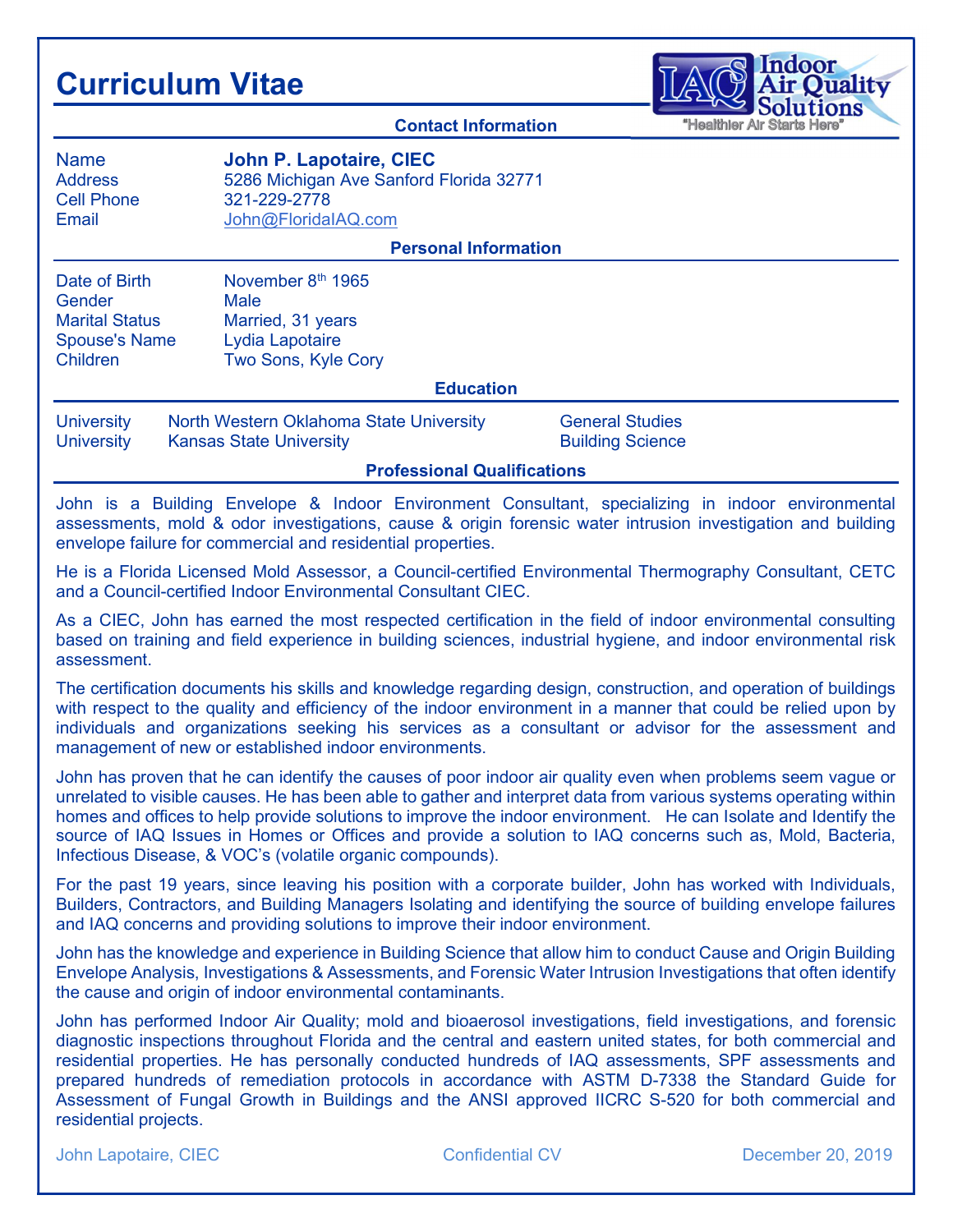John has conducted mold causation, water entry diagnosis, risk evaluation, odor source diagnostic investigations since 2001. His first certifications were with the IICRC in the early 90's involving water restoration and smoke damage. His training has continued as shown below and includes training in the collection and measurements of specific indoor air contaminants, including respirable particulate matter, volatile organic compounds, mold and bacteria.

John has been active in several industry associations such as the following;

- IAQA, Indoor Air Quality Association, President 2016-2017; 2017-2018
- ASTM, American Society for Testing and Materials
- SPFA, Spray Polyurethane Foam Alliance
- NIBS, National Institute of Building Science,
- ACAC, American Council for Accredited Certification,
- **IESO, Indoor Environmental Standards Organization,**
- IICRC, (Clean Trust) Inspection, Cleaning and Restoration Certification
- USGBC, The United States Green Building Council
- NAHB, National Association of Home Builders
- ASHRAE, The American Society of Heating, Refrigerating and Air-Conditioning Engineers

John is an active member of national committees which include; the Building Enclosure Technology and Environment Council a National Institute of Building Science Council focusing on energy efficient and environmentally responsible homes and buildings, the American Council for Accredited Certification the National Certification Board, the Indoor Environmental Standards Organization Committee working on writing a National Standard for Residential Mold Assessment, and a member of the Indoor Environmental Standards Organization Committee working on writing a Standard Guide for the Inspection of an Educational Facility for Moisture Intrusion and Mold Growth.

## John's Specialties

- Indoor Air Quality Assessments
- Indoor Environmental Diagnostic Investigations
- Mold Assessments & Mold Remediation Protocols
- Nuisance Odor Investigations
- Spray Polyurethane Foam, SPF, Insulation Investigations
- **•** Building Envelope Failure Investigations
- Forensic Water Intrusion Investigations
- HVAC Ventilation and Condensation Investigations

## Employment History

Indoor Air Quality Solutions Indoor Environmental Consultant 2000 – Present (20 years)

Director of Construction / Warranty St Joe Arvida Homes 2000 – 2004 (4 years)

Project Manager Avatar Homes / SoliVita 1998 – 2000 (2 years)

Area Construction Manager Construction / Warranty Continental Homes / DR Horton 1992 – 1998 (6 years)

John Lapotaire, CIEC **Confidential CV** December 20, 2019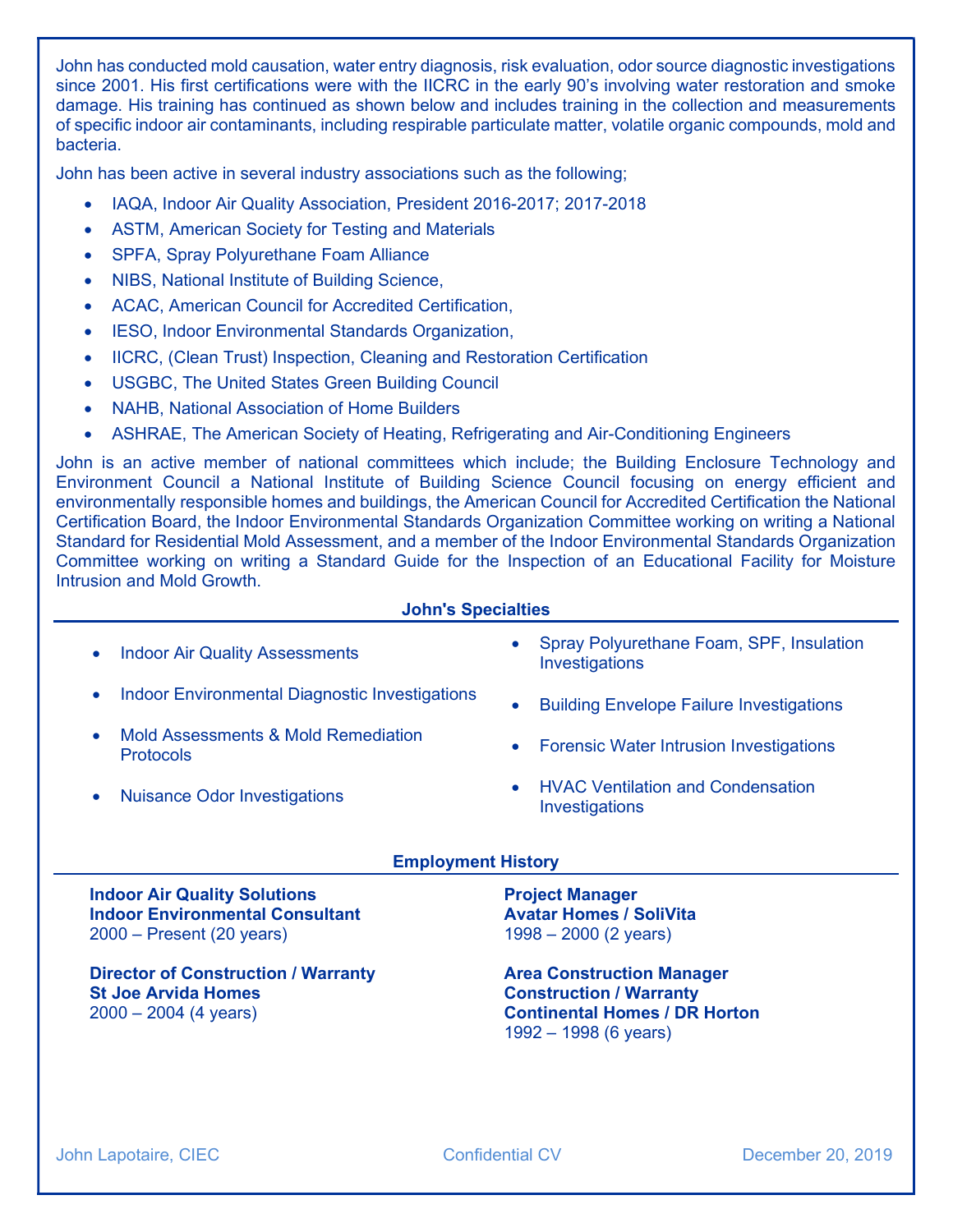| <b>Industry National and International Committees and Boards</b>                      |                                                                                                                                                                           |  |  |  |
|---------------------------------------------------------------------------------------|---------------------------------------------------------------------------------------------------------------------------------------------------------------------------|--|--|--|
| <b>Industry Volunteer Activities</b>                                                  |                                                                                                                                                                           |  |  |  |
| Organization                                                                          | <b>Committee / Board</b>                                                                                                                                                  |  |  |  |
| <b>IAQA Indoor Air Quality Association</b>                                            | 2 Term President 2016-2018, Board of Directors                                                                                                                            |  |  |  |
| <b>ACAC</b> American Council for Accredited Cert. National Certification Board Member |                                                                                                                                                                           |  |  |  |
| <b>RIA</b> Restoration Industry Association                                           | <b>Education Committee Member</b>                                                                                                                                         |  |  |  |
| <b>SPFA</b> Spray Polyurethane Foam Alliance                                          | <b>Consultant Committee Member</b>                                                                                                                                        |  |  |  |
|                                                                                       | Committee working on writing a Certification Standard for SPF<br><b>Consultants</b>                                                                                       |  |  |  |
| <b>IESO Indoor Environmental Standards</b>                                            | Committee working on writing a Standard for Initial Residential<br>Mold Assessment (Comm. Vice Chair)                                                                     |  |  |  |
| Organization                                                                          | Committee working on writing a Standard for the Inspection of an<br><b>Educational Facility for Moisture Intrusion &amp; Mold Growth</b>                                  |  |  |  |
|                                                                                       | A member of the Governmental Affairs Committee.                                                                                                                           |  |  |  |
| <b>IICRC</b> Inspection, Cleaning and Restoration<br><b>Certification</b>             | A member of the ANSI/IICRC S520 Standard and Reference<br>Guide for Professional Mold Remediation review committee                                                        |  |  |  |
|                                                                                       | A member of the Task Force on Indoor Environmental Inspection                                                                                                             |  |  |  |
| <b>ASHRAE</b> The American Society of Heating,                                        | Committee working on updating the Indoor Air Quality Position<br><b>Document</b>                                                                                          |  |  |  |
| <b>Refrigerating and Air-Conditioning Engineers</b>                                   | Committee working on writing a Position Document on Disaster<br>Response                                                                                                  |  |  |  |
| <b>ASTM</b> American Society for Testing &                                            | A voting member of the ASTM International Technical Committee<br>D22 on Air Quality                                                                                       |  |  |  |
| <b>Materials International</b>                                                        | A member of the ASTM D729706 committee reviewing the<br><b>Standard Practice for Evaluating Residential Indoor Air Quality</b><br><b>Concerns</b>                         |  |  |  |
|                                                                                       | <b>ASTM Committee E06 on Performance of Buildings ASTM</b><br>WK25695 Standard Guideline for Installation of Exterior<br>Windows, Doors and Skylights in New Construction |  |  |  |
|                                                                                       | ASTM Committee WK32489 - New Standard Developing and<br>Performing a Sampling Strategy to Collect Meaningful Data<br>during the Assessment of Fungal Growth in Buildings  |  |  |  |
|                                                                                       | ASTM Committee WK35039 to provide a consistent minimum<br>standard practice for a good quality control verification of fungal<br>remediation.                             |  |  |  |
|                                                                                       | <b>ASTM Committee D7338 Standard Guide for Assessment of</b><br><b>Fungal Growth in Buildings</b>                                                                         |  |  |  |
| <b>AIHA</b> American Industrial Hygiene Assoc.                                        | Committee working on updating the AIHA Body of Knowledge                                                                                                                  |  |  |  |
| <b>NIBS</b> National Institute of Building Sciences                                   | <b>Building Enclosure Technology and Environment Council</b>                                                                                                              |  |  |  |
| John Lapotaire, CIEC                                                                  | <b>Confidential CV</b><br>December 2, 2020                                                                                                                                |  |  |  |